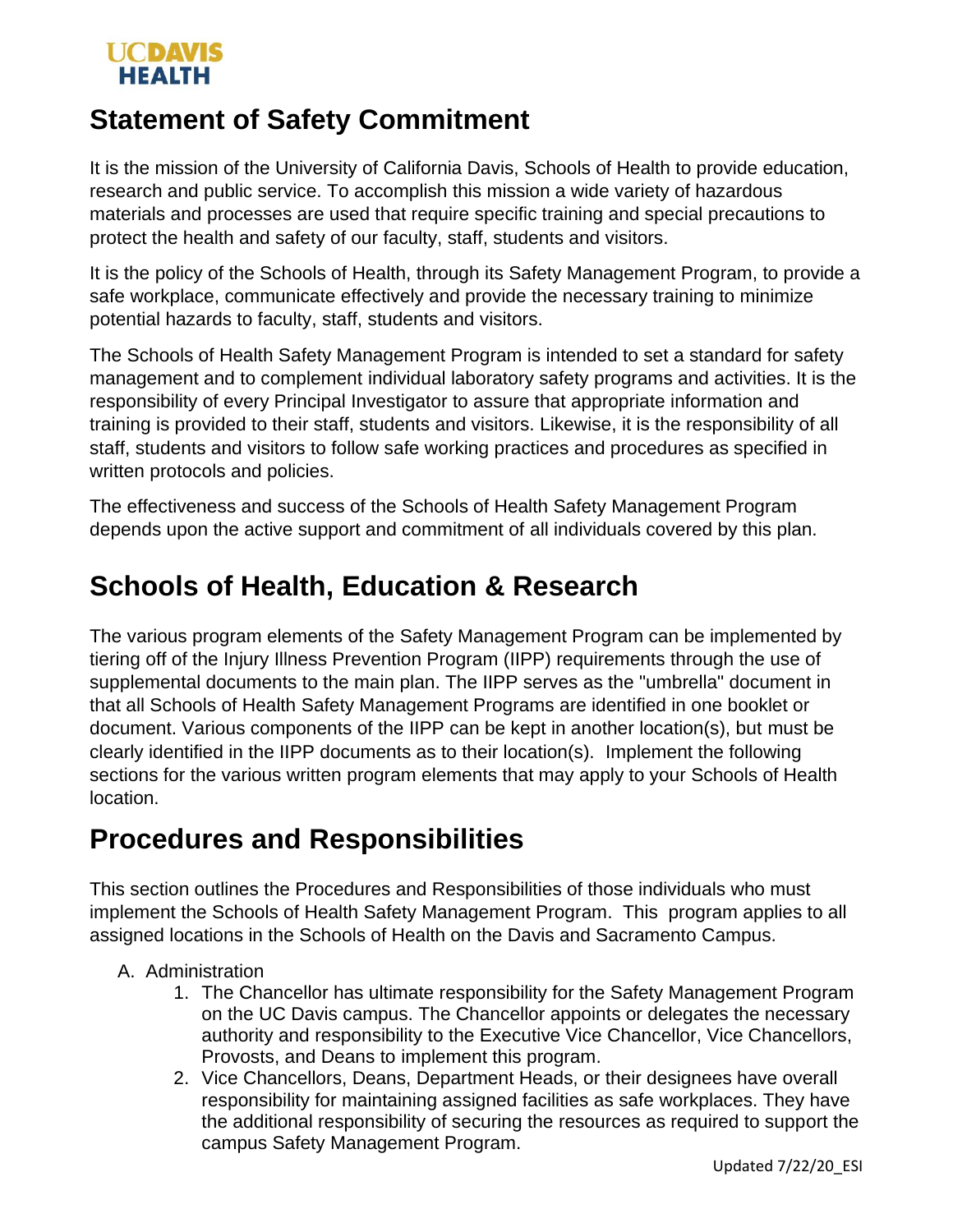

- B. Department Head
	- 1. Appoints the department/unit safety coordinator;
	- 2. Allocates sufficient resources as required to support the Safety Management Program; and
	- 3. Reviews the departmental/unit's Safety Management Program at least annually, document the review process, and updates the plan as necessary.
- C. Principal Investigator
	- 1. Responsible for assuring the departmental Safety Management Program is implemented within his/her unit;
	- 2. Allocates sufficient resources, as required, to support the unit's Safety Management Plan; and
	- 3. Reviews the unit's Safety Management Plan at least annually, documents the review process, and updates the plan as necessary.
- D. Supervisors
	- 1. Ensures all employees are fully trained;
	- 2. Documents and maintains employee training records;
	- 3. Evaluates and identifies work hazards;
	- 4. Annually reviews and updates, as required, Standard Operating Procedures (SOPs); and
	- 5. Acts as liaison between the employees and principle investigator.
- E. Department/Unit Safety Officer
	- 1. Disseminate health and safety information to Principal Investigators and monitor compliance with Safety Management Programs.
	- 2. Coordinate facility safety audits, gather data and submit results to the Dean's Office.
	- 3. Assist in identifying program deficiencies.
	- 4. Act as a liaison between the outside agencies, safety committees, faculty, staff and students.
	- 5. Conduct training courses in Safety Management Programs.
- F. Employees/Students
	- 1. Follow Standard Operating Procedures (SOPs);
	- 2. Use safety equipment provided;
	- 3. Report unsafe or hazardous situations immediately; and
	- 4. Support and assist in the implementation of theSafety Management Program.
- G. Office of Environmental Health & Safety

EH&S will assist in the implementation of the Schools of Health Safety Management Program. Assistance is provided through EH&S and includes, but is not limited to, assessing hazards; conducting safety training; performing audits; developing generic safety documents; and documenting safety training as required. The EH&S Website is located at<http://safetyservices.ucdavis.edu/>